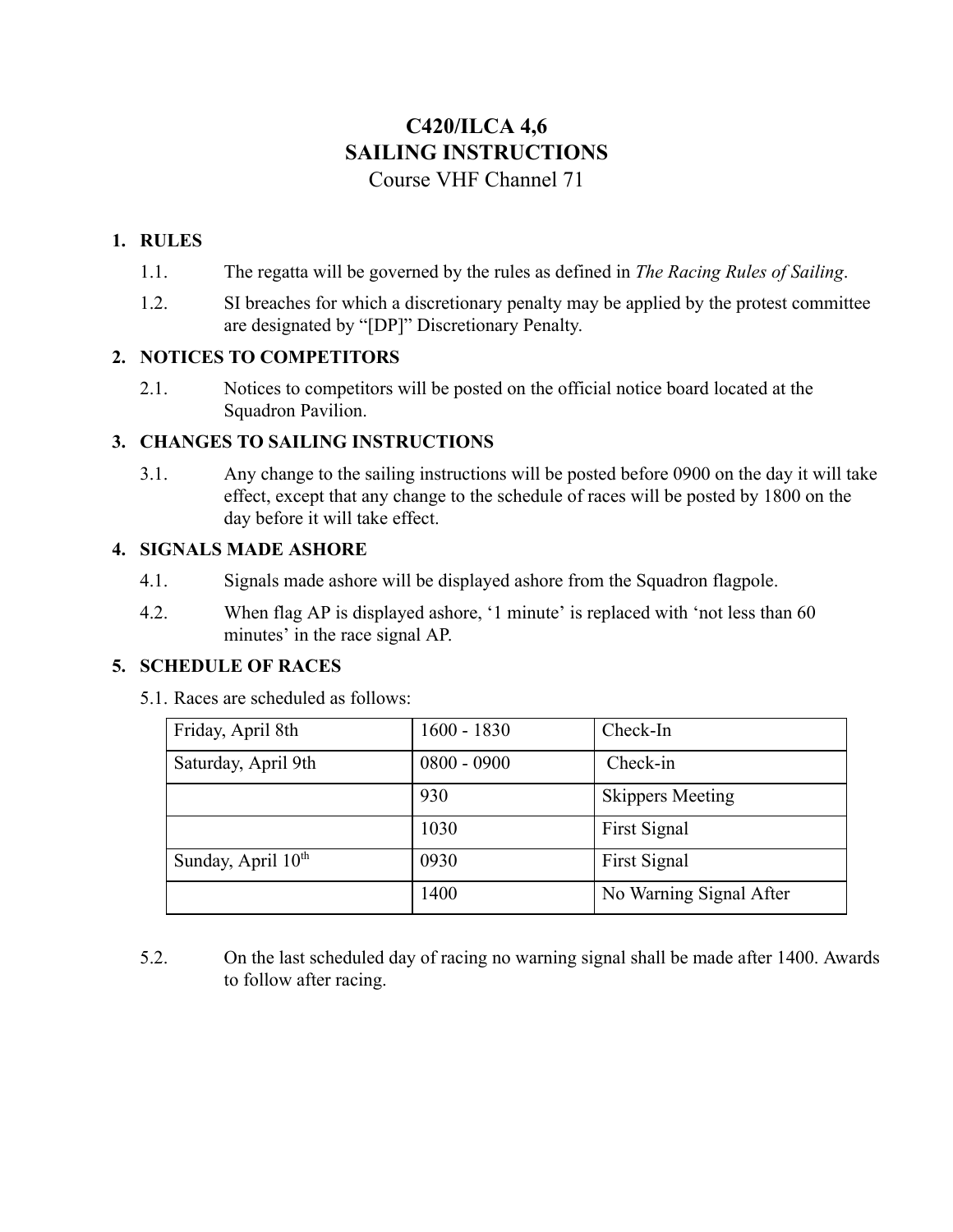### **6. Class flags are as follows:**

Class C420 Class Flag - Blue Logo on White Background Class ILCA 6 Class Flag - Red Laser Logo with Green Background Class ILCA 4 Class Flag - Red Laser Logo on Yellow Background

## **7. THE COURSE**

7.1. The course diagrams are on the pages following SI 15. They show the courses, the order in which marks are to be passed, and the side on which each mark is to be left.

### **8. MARKS**

- 8.1. Rounding marks will be orange Inflatable tetrahedrons
- 8.2. Windward offset mark will be a small ball type mark.
- 8.3. New marks will be green inflatable tetrahedrons.
- 8.4. The Start mark will be an orange Inflatable tetrahedron.
- 8.5. The finish mark will be a small ball type mark.

# **9. THE START**

- 9.1. Races will be started by using RRS 26.
- 9.2. The starting line will be between a staff displaying an orange flag on the Signal boat and the course side of the starting mark.
- 9.3. A boat that does not start within 4 minutes after her starting signal will be scored Did Not Start without a hearing. This changes RRS A4 and A5.

### **10. CHANGE THE NEXT LEG OF THE COURSE**

10.1. To change the next leg of the course, the RC may lay a new mark (or move the finishing line) and remove the old marks as soon as practicable.

### **11. THE FINISH**

11.1. The finishing line will be between a staff displaying an orange flag on the Signal boat and the course side of the finishing mark.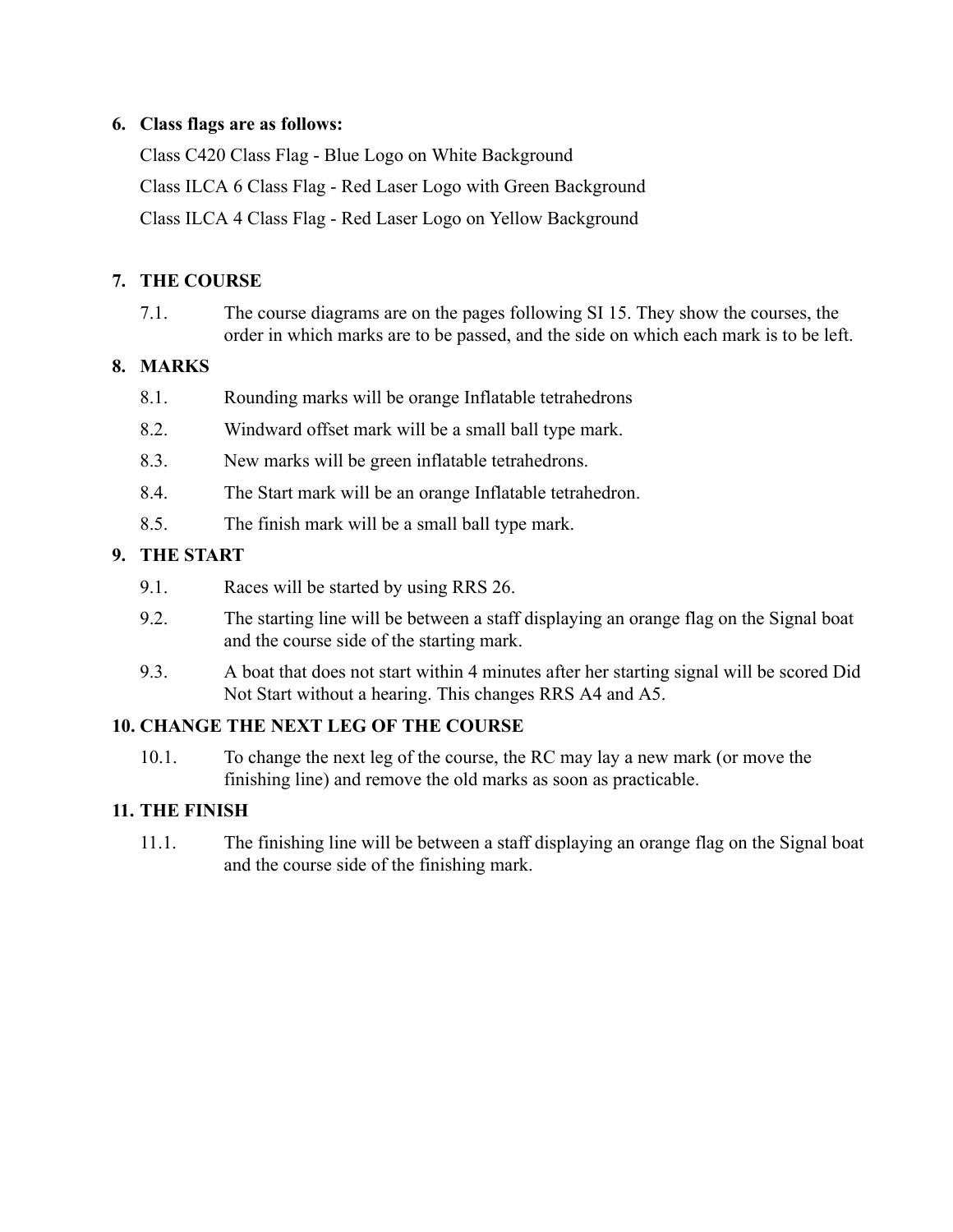#### **12. TIME LIMITS**

12.1. The following time limits will apply:

| Race Time Limit is 60 minutes  | Time limit for the first boat to sail the course<br>and finish.                       |
|--------------------------------|---------------------------------------------------------------------------------------|
| Finishing Window is 20 minutes | Time limit for boats to finish after the first<br>boat sails the course and finishes. |

12.2. Boats failing to finish within the Finishing Window shall be scored Did Not Finish without a hearing. This changes RRS 35, A4 and A5.

### **13. PROTESTS AND REQUESTS FOR REDRESS**

- 13.1. Protest forms are available at the race office. Protests and requests for redress or reopening shall be delivered there within the appropriate time limit.
- 13.2. For each class, the protest time limit is 60 minutes after the Signal Boat docks or the race committee signals no more racing today ashore, whichever is later.
- 13.3. Notices will be posted no later than 10 minutes after the protest time limit to inform competitors of hearings in which they are parties or named as witnesses and where the hearings will be held.
- 13.4. Notices of protests by the race committee, technical committee or protest committee will be posted to inform boats under RRS 61.1(b).
- 13.5. On the last scheduled day of racing a request for redress based on a protest committee decision shall be delivered no later than 30 minutes after the decision was posted. This changes RRS 62.2.

### **14. SCORING**

- 14.1. The Low Point System of Appendix A will apply.
- 14.2. When fewer than six (6) races have been completed, a boat's series score will be the total of her race scores.
- 14.3. When six (6) or more races have been completed, a boat's series score will be the total of her race scores excluding her worst score.

### **15. SAFETY REGULATIONS**

- 15.1. Check-In with the Signal Boat before the initial warning signal of the first race of each day by sailing near the Signal Boats stern on a starboard tack and hailing your sail number until acknowledged by the Signal Boat. Failure to check in may result in a penalty. [DP]
- 15.2. A boat retiring from the race shall notify a Race Committee vessel before leaving the course, or, when that is not possible, notify the Race Office immediately upon arriving ashore. [DP]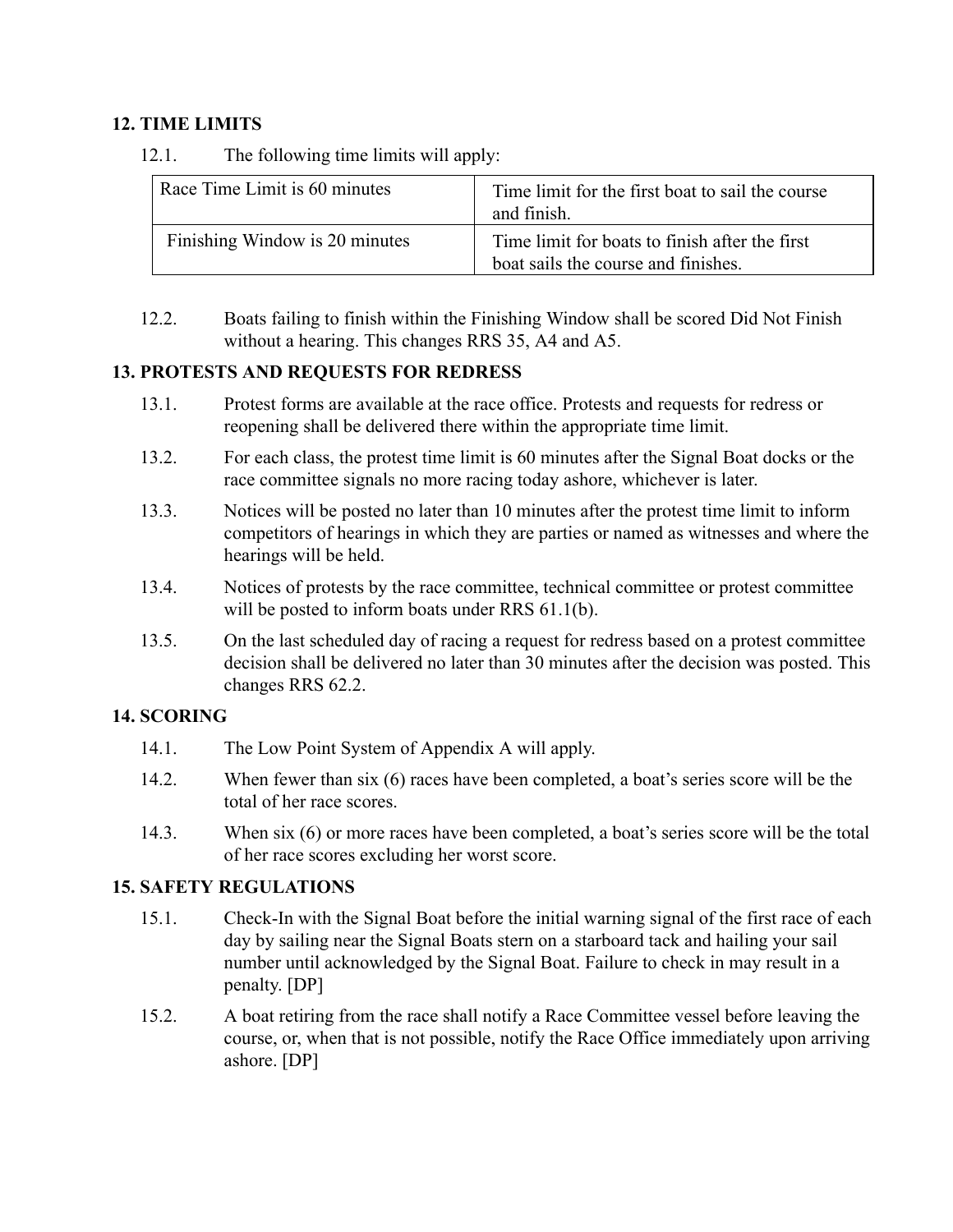#### **16. SUPPORT BOATS**

- 16.1. Team leaders, coaches, and other support persons shall stay outside areas where boats are racing from the time of the preparatory signal for the first class to start until all boats have finished or retired or the race committee signal postponement or abandonment. [DP]
- 16.2. All support boats equipped with an emergency cutoff switch, the operator **MUST** always wear the associated lanyard when in the vicinity of competitors, the sailing area, and the Squadron. [DP].
- 16.3. All coach boats and other support boats shall come to the aid of any competitor in distress or requesting assistance. [DP]
- 16.4. All support boats shall comply with US Coast Guard regulations. [DP]

# **17. PRIZES**

17.1. Prizes will be given to the top finishers.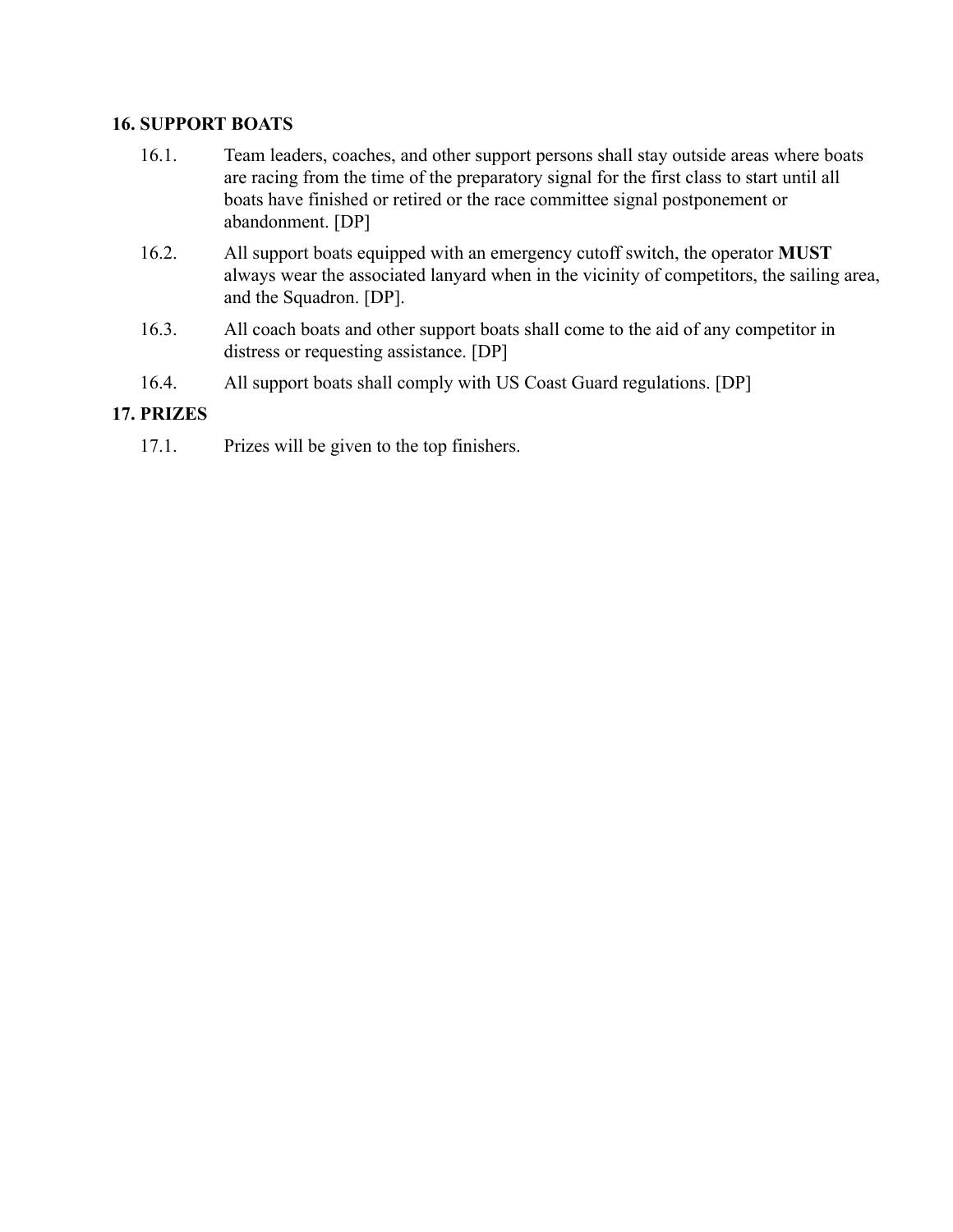### **RACING AREA:**

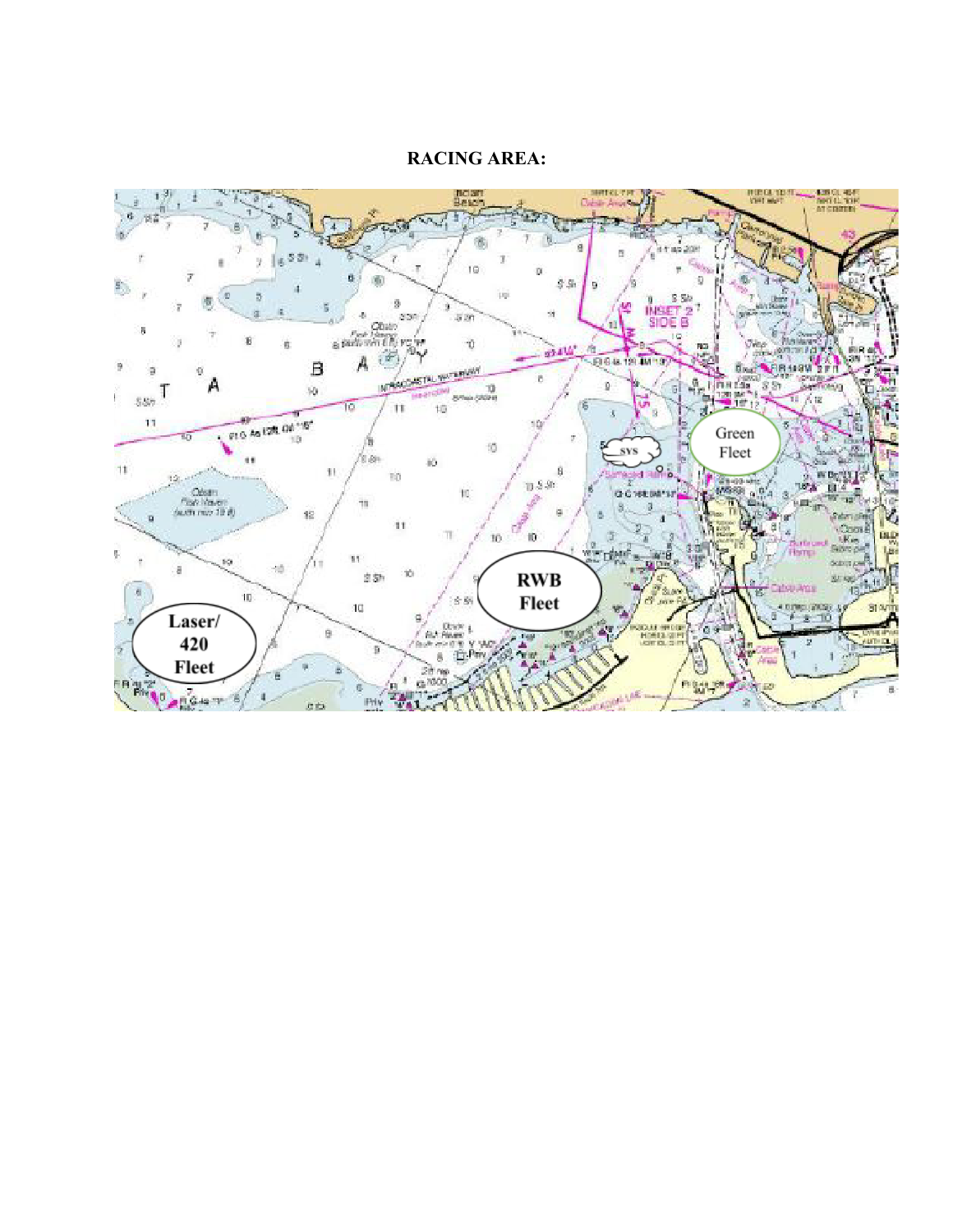#### **COURSE DIAGRAMS**

# **Windward-Leeward Course Diagram, Reaching Finish**

**Course WL** – Windward/Leeward, Reaching Finish Mark Rounding Order Start –  $1 - 1a - 2P$  – Finish

**Course WL2** – Windward/Leeward, Reaching Finish Mark Rounding Order: Start – 1 – 1a –2S/2P – 1 – 1a – 2P - Finish